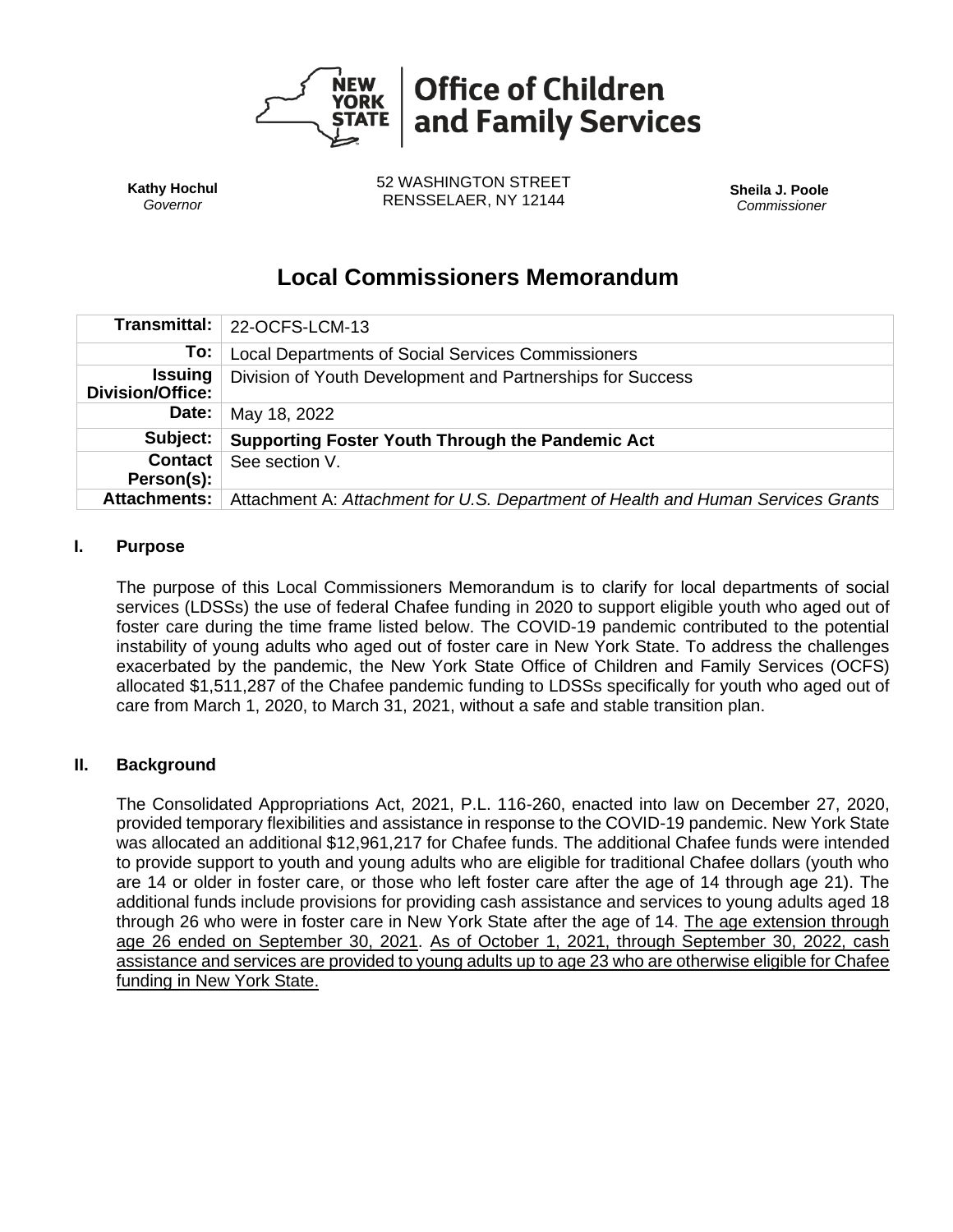## **III. Program Implications**

Youth financially impacted by the COVID-19 pandemic were eligible if they experienced any of the following challenges during the federally defined COVID-19 Public Health Emergency as April 1, 2020, through September 30, 2021:

- Housing/Homelessness
- Lack of transportation
- Inability to pay utilities
- Technology barriers
- Child care challenges
- Food insecurity
- Medical expenses
- Loss of employment or reduced hours
- Serious illness of youth or family
- Financial instability

#### Age Eligibility:

• Youth who aged out at 21 years on or after March 1, 2020, through March 31, 2021.

Other Eligibility Requirements:

- Youth had no identified permanency resource or had their identified resource disrupted after discharge at age 21 between March 1, 2020, and March 31, 2021. Disruption did not have to be related to COVID-19, AND
- Youth was homeless or at risk of becoming homeless, OR
- Youth applied for Safety Net/TANF, OR
- Youth has significant service needs that have not been met and cannot be immediately met by other service sectors, including the state Office for People with Developmental Disabilities, the Office of Mental Health, or the Office of Addiction Services and Supports.

Eligible expenses were limited to items or services otherwise allowable under the John H. Chafee Foster Care Independence Program.

#### **IV. How Claiming was Instructed**

There was \$1,511,287 in federal funds for expenditures related to young adults who aged out of foster care. These funds were used only to reimburse expenditures beginning March 1, 2020, and ending April 30, 2021, and final accepted in the Automated Claiming System (ACS) by July 19, 2021.

Expenditures for aging out project costs should have been claimed through the RF17 claim package for special project claiming. These costs were first identified on the RF2A claim package as F17 functional costs and reported in the F17 column on the LDSS-923, *Cost Allocation Schedule of Payments Administrative Expenses Other Than Salaries*, and the LDSS-2347, Schedule D, *DSS Administrative Expenses Allocation and Distribution by Function and Program*. After final accepting the RF2A claim package, the individual project costs were then reported under the project label "FFTA Aging Out 2020" on the LDSS-4975A, *RF17 Worksheet, Distribution of Allocated Costs to Other Reimbursable Programs*.

Salaries, fringe benefits, staff counts, and central services costs were directly entered on the LDSS-4975A, *RF17 Worksheet, Distribution of Allocated Costs to Other Reimbursable Programs*, while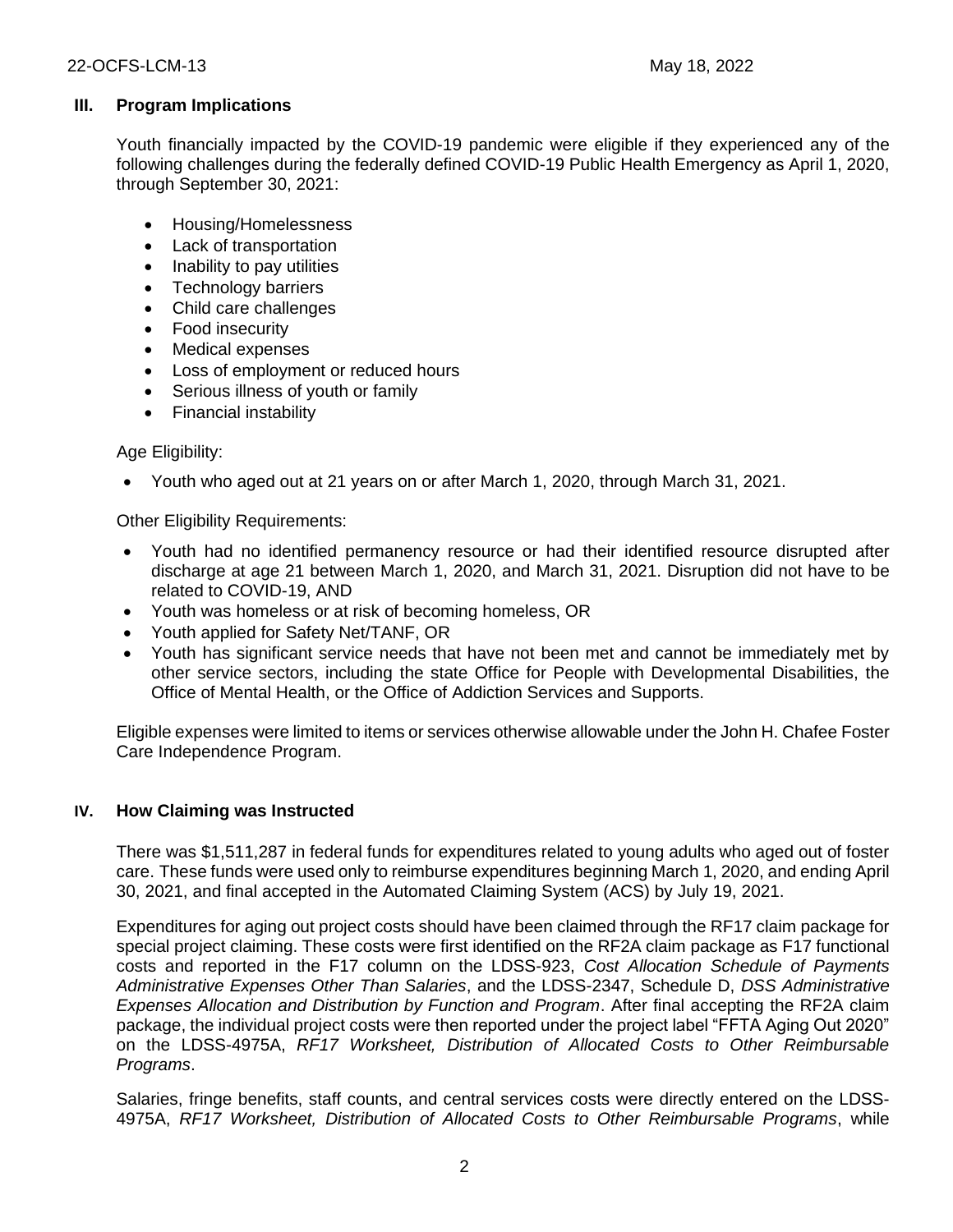#### 22-OCFS-LCM-13 May 18, 2022

overhead costs were automatically brought over from the RF2A, Schedule D, and distributed based upon the proportion of the number of staff assigned to this project. Employees not working all their time on this project must maintain time studies to support the salary and fringe benefit costs allocated to the program.

Non-salary administrative costs were reported with the appropriate object of expense(s) on the LDSS-923B, Summary-Administrative (page 1), *Schedule of Payments for Expenses Other Than Salaries for Other Reimbursable Programs*. Program costs was reported as object of expense 37 - Special Project Program Expense on the LDSS-923B, Summary - Program (page 2), *Schedule of Payments for Expenses Other Than Salaries for Other Reimbursable Programs.* 

Total project costs were reported on the LDSS-4975, *Monthly Statement of Special Project Claims Federal and State Aid* (RF-17), as 100% federal share. For each LDSS, the expenditures reported for FFTA Aging Out 2020 was reimbursed up to the amount of the district's allocation. Further instructions for completing the time studies, the LDSS-923 and Schedule D, and the RF17 claim package were found in chapters 4, 7, and 18, respectively, of the *Fiscal Reference Manual* (FRM), Volume 3. The FRM is available online at [http://otda.state.nyenet/bfdm/finance/.](https://gcc02.safelinks.protection.outlook.com/?url=http%3A%2F%2Fotda.state.nyenet%2Fbfdm%2Ffinance%2F&data=04%7C01%7CJames.Sutton%40ocfs.ny.gov%7C1b023a3e498e4785550f08d9df643582%7Cf46cb8ea79004d108ceb80e8c1c81ee7%7C0%7C0%7C637786443746399822%7CUnknown%7CTWFpbGZsb3d8eyJWIjoiMC4wLjAwMDAiLCJQIjoiV2luMzIiLCJBTiI6Ik1haWwiLCJXVCI6Mn0%3D%7C3000&sdata=5vs5j7wDyZv1YnkgWrZMhWehSsfq%2FvREsoddVVy7nK8%3D&reserved=0)

Please note that the claiming period has passed and all eligible LDSS claims have been paid.

### **V. Contacts**

General questions about independent living services should be directed to your OCFS regional office:

BRO – Amanda Darling (716) 847-3145; [Amanda.Darling@ocfs.ny.gov](mailto:Amanda.Darling@ocfs.ny.gov)

RRO – Christopher Bruno (585) 238-8549; [Christopher.Bruno@ocfs.ny.gov](mailto:Christopher.Bruno@ocfs.ny.gov) 

SRO – Sara Simon (315) 423-1200; [Sara.Simon@ocfs.ny.gov](mailto:Sara.Simon@ocfs.ny.gov)

ARO – John Lockwood (518) 486-7078; [John.Lockwood@ocfs.ny.gov](mailto:John.Lockwood@ocfs.ny.gov)

WRO – Sheletha Chang (914) 801-3231; Sheletha.Chang@ocfs.ny.gov

NYCRO – Ronni Fuchs (212) 383-1788; [Ronni.Fuchs@ocfs.ny.gov](mailto:Ronni.Fuchs@ocfs.ny.gov)

Native American Services – Heather LaForme; (716) 847-3123; [Heather.LaForme@ocfs.ny.gov](mailto:Heather.LaForme@ocfs.ny.gov)

Close to Home Oversight – Donte Blackwell (212) 383-7261; [Donte.Blackwell@ocfs.ny.gov](mailto:Donte.Blackwell@ocfs.ny.gov)

#### */s/ Nina Aledort, Ph.D., LMSW*

**Issued by:** Name: Nina Aledort, Ph.D., LMSW Title: Deputy Commissioner Division/Office: Division of Youth Development and Partnerships for Success